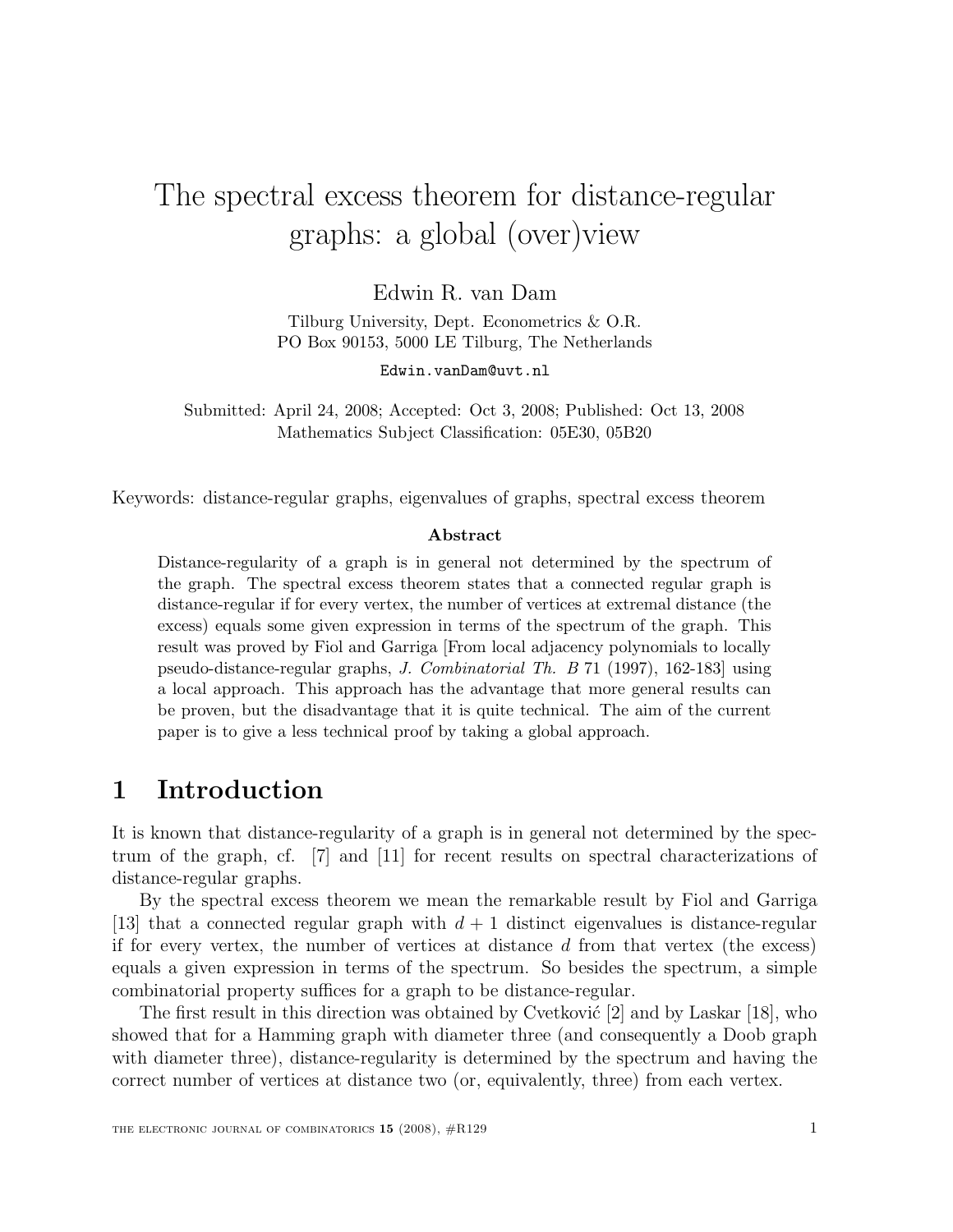This result was generalized to all distance-regular graphs with diameter three by Haemers [16], after which he and the author [5] showed the spectral excess theorem for graphs with four distinct eigenvalues. The difference between the two results is that in the latter it is not assumed that the graph has the spectrum of a distance-regular graph.

At the same time, Fiol et al. [14] showed that a graph with  $d+1$  distinct eigenvalues is distance-regular if each vertex has at least one vertex at distance d and its distance-d adjacency matrix  $A_d$  is a polynomial of degree d in the adjacency matrix A. This result is halfway towards the spectral excess theorem, which was then proved by Fiol and Garriga in [13]. A slight improvement of it, which is proved here as Theorem 1, was later proved in [11].

Similar spectral characterization results on three-class association schemes were obtained by the author [4], which were generalized again by Fiol [10]. Fiol [9] also obtained a more specific result for antipodal distance-regular graphs.

The usefulness of the spectral excess theorem is for example demonstrated in the recent discovery of a new family of distance-regular graphs with the same parameters of particular Grassmann graphs, cf. [8]. It is shown there that the new graphs have the same spectrum as the Grassmann graphs, and then counting the number of vertices at extremal distance proves the distance-regularity.

The goal of this paper is to give an elementary and global proof of the spectral excess theorem. The original proof by Fiol et al. [13, 14] has a local approach and is quite technical because of that. It turns out that restricting to regular graphs allows some shortcuts and makes a global approach towards a proof possible. We want to stress however that the essential steps in the given proof are by Fiol et al. The intention here is to give a streamlined, accessible, and self-contained proof as far as possible. We also remark that by their local approach, Fiol et al. manage to prove more results.

We assume the reader has basic knowledge of linear algebra and spectra of graphs. For background on the latter we refer the reader to the book by Cvetković, Doob, and Sachs [3]. For distance-regular graphs, see the book by Brouwer, Cohen, and Neumaier [1]. For several topics on algebraic combinatorics, such as distance-regular graphs and orthogonal polynomials, the book by Godsil [15] will be useful. Finally, we refer the reader who has become interested in the topic to recent surveys by Fiol [11, 12].

# 2 Basic preliminaries

We only consider simple undirected graphs, i.e., there are no loops or multiple edges.

#### 2.1 Distance-regular graphs

A connected graph  $\Gamma$  is called distance-regular, with diameter d, if there are constants  $a_i, b_i, c_i, i = 0, 1, \ldots, d$  such that for any  $i = 0, 1, \ldots, d$ , and any two vertices x and y at distance i, among the neighbours of y, there are  $c_i$  at distance  $i-1$  from x,  $a_i$  at distance i, and  $b_i$  at distance  $i + 1$ . A distance-regular graph is regular with valency  $k := b_0$ .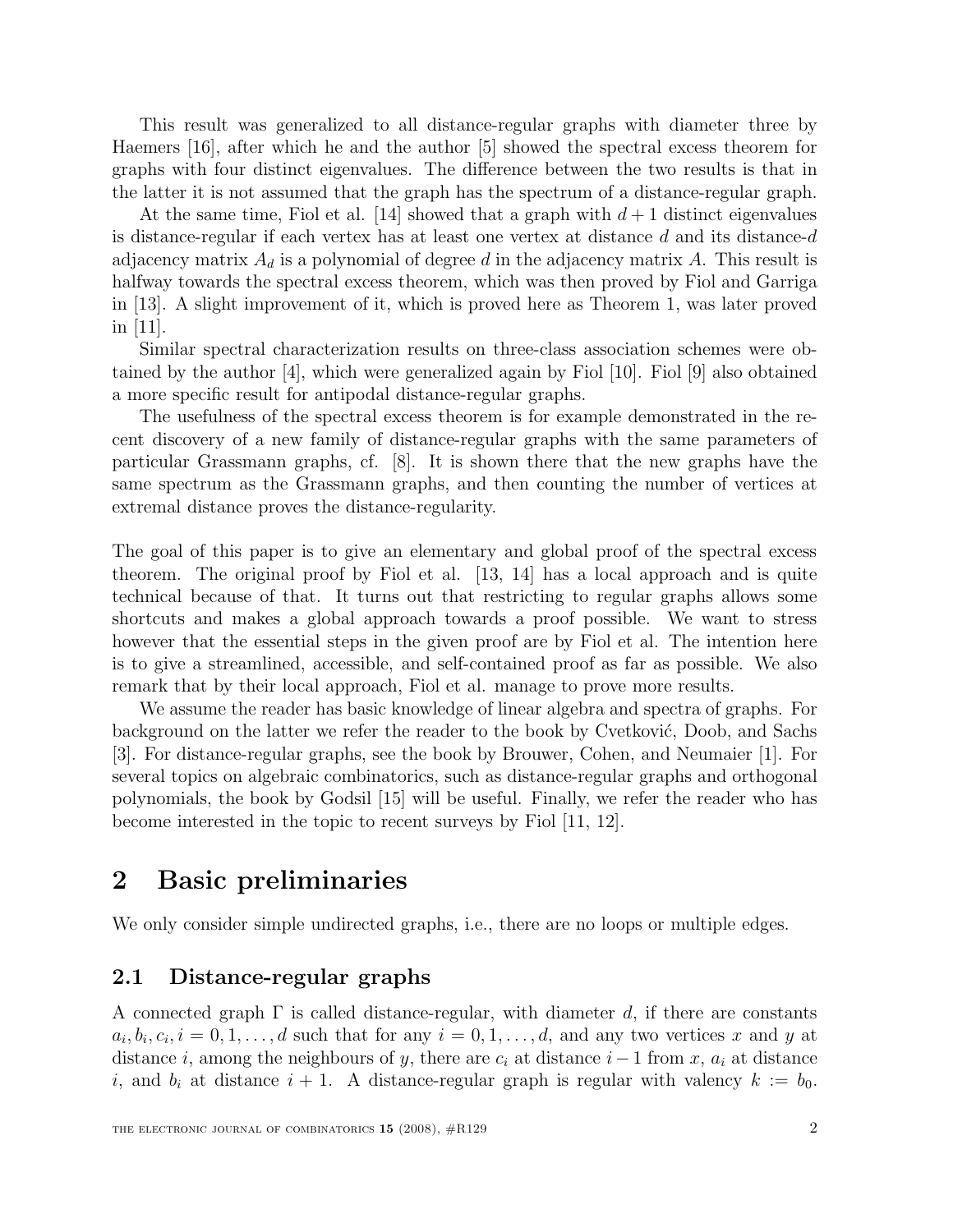We denote the number of vertices of  $\Gamma$  by n. The mentioned constants are called the intersection parameters.

Let us denote by  $\Gamma_i$  the distance-i graph of  $\Gamma$ , i.e., x and y are adjacent in  $\Gamma_i$  if and only if they are at distance i in Γ. Also, let  $\Gamma_i(x)$  be the set of vertices at distance i from x, and let  $\Gamma(x) = \Gamma_1(x)$  be the set of neighbours of x.

In order to translate the definition of distance-regularity into a more algebraic one, we define the distance-i adjacency matrix  $A_i$  as the adjacency matrix of  $\Gamma_i$ . Thus  $(A_i)_{xy}$ equals one if x and y are at distance i in Γ, and zero otherwise. We denote by  $A = A_1$  the usual adjacency matrix. Now the above definition of distance-regular graphs is equivalent to the equations

$$
AA_i = c_{i+1}A_{i+1} + a_iA_i + b_{i-1}A_{i-1} \text{ for } i = 0, 1, ..., d.
$$

The so-called distance polynomials of a distance-regular graph form a family of orthogonal polynomials. These distance polynomials  $p_i$ ,  $i = 0, 1, \ldots, d$  are defined by  $p_0(\theta) = 1$ , and the three-term recurrence relation  $\theta p_i = c_{i+1}p_{i+1} + a_i p_i + b_{i-1}p_{i-1}$  for  $i = 0, 1, \ldots, d$ (to be precise we have to take  $b_{-1}p_{-1} = c_{d+1}p_{d+1} = 0$ ). This is clearly motivated by the above equations for the distance-i matrices, which now satisfy  $A_i = p_i(A), i = 0, 1, \ldots, d$ .

Now let us define an inner product on the vector space of polynomials of degree at most d by  $\langle p, q \rangle = \frac{1}{n}$  $\frac{1}{n}$ tr( $p(A)q(A)$ ). Then the distance polynomials satisfy  $\langle p_i, p_j \rangle =$ 1  $\frac{1}{n}\text{tr}(p_i(A)p_j(A)) = \frac{1}{n}$  $\frac{1}{n}$ tr $(A_i A_j) = 0$  if  $i \neq j$ , i.e., they are a set of orthogonal polynomials.

In Section 4.1, we shall define orthogonal polynomials for any regular graph, using the spectrum of the graph, in an attempt to generalize the distance polynomials. These othogonal polynomials will form the key component of the spectral excess theorem.

#### 2.2 Spectrum of a graph

Let  $\Gamma$  be a connected regular graph with adjacency matrix A and spectrum

$$
\Sigma = {\lambda_0^{m_0}, \lambda_1^{m_1}, \ldots, \lambda_d^{m_d}}\},
$$

where the superscripts  $m_i$  denote the multiplicities of the distinct eigenvalues  $\lambda_i$ ,  $i =$  $0, 1, \ldots, d$ , and where  $k := \lambda_0$  is the valency (and largest eigenvalue), with multiplicity  $m_0 = 1.$ 

By  $E_i$  we denote the matrix representing the projection onto the eigenspace ker( $A \lambda_i I$ , i.e.,  $E_i = U_i U_i^{\top}$ , where  $U_i$  has as columns an orthonormal basis of the eigenspace. It now follows that  $E_i E_j = O$  for  $i \neq j$ ,  $E_i^2 = E_i$ ,  $tr(E_i) = m_i$ , and  $p(A) = \sum_{i=0}^d p(\lambda_i) E_i$ for any polynomial p.

It is known that the intersection parameters of a distance-regular graph determine its spectrum. In particular, if its diameter is d, then it has  $d + 1$  distinct eigenvalues. It also works the other way around: the spectrum of a distance-regular graph determines its intersection parameters. However, it is in general not true that the spectrum of a graph determines that it is distance-regular. In the following section we give an example where it does not. We shall use this example as an illustration of the spectral excess theorem.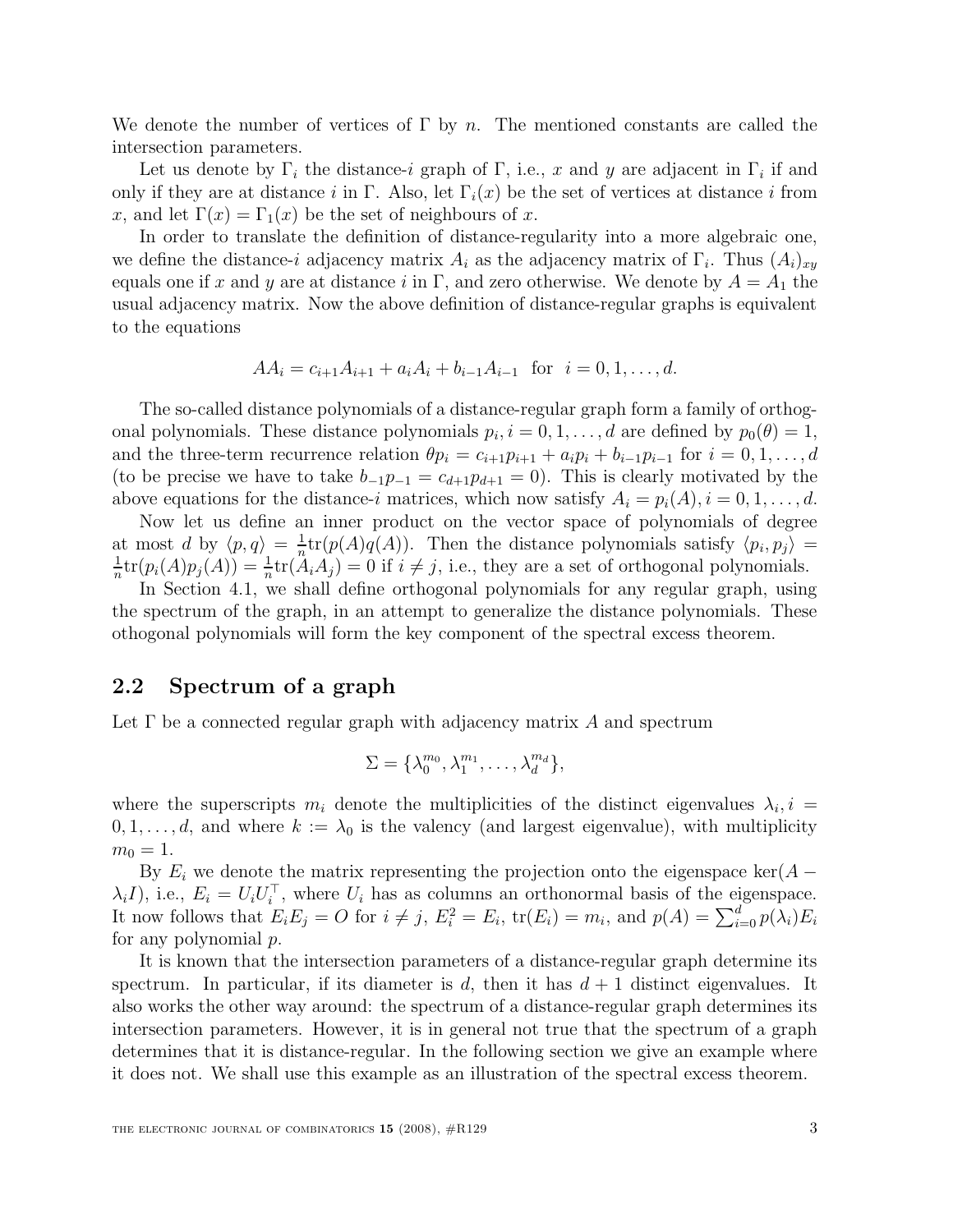## 3 The four-dimensional cube and the Hoffman graph

The four-dimensional cube, or Hamming graph  $H(4, 2)$ , is a distance-regular graph with spectrum  $\Sigma = \{4^1, 2^4, 0^6, -2^4, -4^1\}$ . Hoffman [17] determined all graphs with this spectrum, thus finding another graph, that is now called the Hoffman graph. As an introduction to the spectral excess theorem, we will have a closer look at the properties of graphs with spectrum  $\Sigma$ .

Let  $\Gamma$  be a graph with spectrum  $\Sigma$ . From basic theory of graph spectra (cf. [6]), we find that  $\Gamma$  is a connected, bipartite, regular graph with valency 4, on 16 vertices, with diameter at most 4. Hoffman [17] introduced the now-called Hoffman-polynomial to determine that the adjacency matrix A of  $\Gamma$  satisfies the equation  $(A - 2I)A(A + 2I)(A + 4I) = 24J$ , which can also be written as  $A^4 + 4A^3 - 4A^2 - 16A = 24J$ . Let us now think about the constants  $a_i, b_i, c_i$  that we would like to have in order for  $\Gamma$  to be distance-regular. Trivially  $b_0 = k = 4$  and  $c_1 = 1$  are well-defined (that is, they satisfy the properties as in the definition of a distance-regular graph). Because  $\Gamma$  is bipartite,  $a_i = 0$  is well-defined for each relevant i. This implies that also  $b_1 = k - a_1 - c_1 = 3$  and  $c_4 = k - a_4 = 4$ are well-defined. Moreover, the bipartiteness and the fact that the diameter is at most 4 together imply that each vertex has  $4 \left(=\frac{16}{2}-4\right)$  vertices at distance 3. Now we fix a vertex x, and let  $c_2(x, y)$  be the number of common neighbours of x and y, for y at distance 2 from x. Between the neighbours of x and the vertices at distance 2 from x there are  $kb_1 = 12$  edges, so it follows that

$$
\sum_{y \in \Gamma_2(x)} c_2(x, y) = 12.
$$

Because  $(A^{\ell})_{xx}$  counts the number of so-called closed walks from x to itself of length  $\ell$ , it follows that  $(A^{\ell})_{xx} = 0$  for all odd  $\ell$  (in fact, this is how bipartiteness from the spectrum can be proven, as  $tr(A^{\ell}) = 0$  for odd  $\ell$  implies that there are no odd cycles). Specifying the Hoffman-polynomial for the diagonal position of x gives that  $(A^4)_{xx} = 4(A^2)_{xx} + 24 = 40$ . Elementary counting of the closed walks of length 4 from  $x$  to itself now gives that

$$
\sum_{y \in \Gamma_2(x)} c_2(x, y)^2 = 24.
$$

If  $k_i(x)$  denotes the number of vertices at distance i from x, then it follows from Cauchy's inequality that

$$
24 = \sum_{y \in \Gamma_2(x)} c_2(x, y)^2 \ge \frac{1}{k_2(x)} \left[ \sum_{y \in \Gamma_2(x)} c_2(x, y) \right]^2 = \frac{144}{k_2(x)},
$$

hence  $k_2(x) \geq 6$ , and more importantly, if equality holds, then  $c_2(x, y)$  is the same for all  $y \in \Gamma_2(x)$ . The conclusion is that if  $k_2(x) = 6$  for all x, or equivalently, if  $k_4(x) = 1$  for all x, then  $c_2 = 2$  is well-defined, and then it follows easily that  $\Gamma$  is distance-regular. This conclusion is the spectral excess theorem for this case.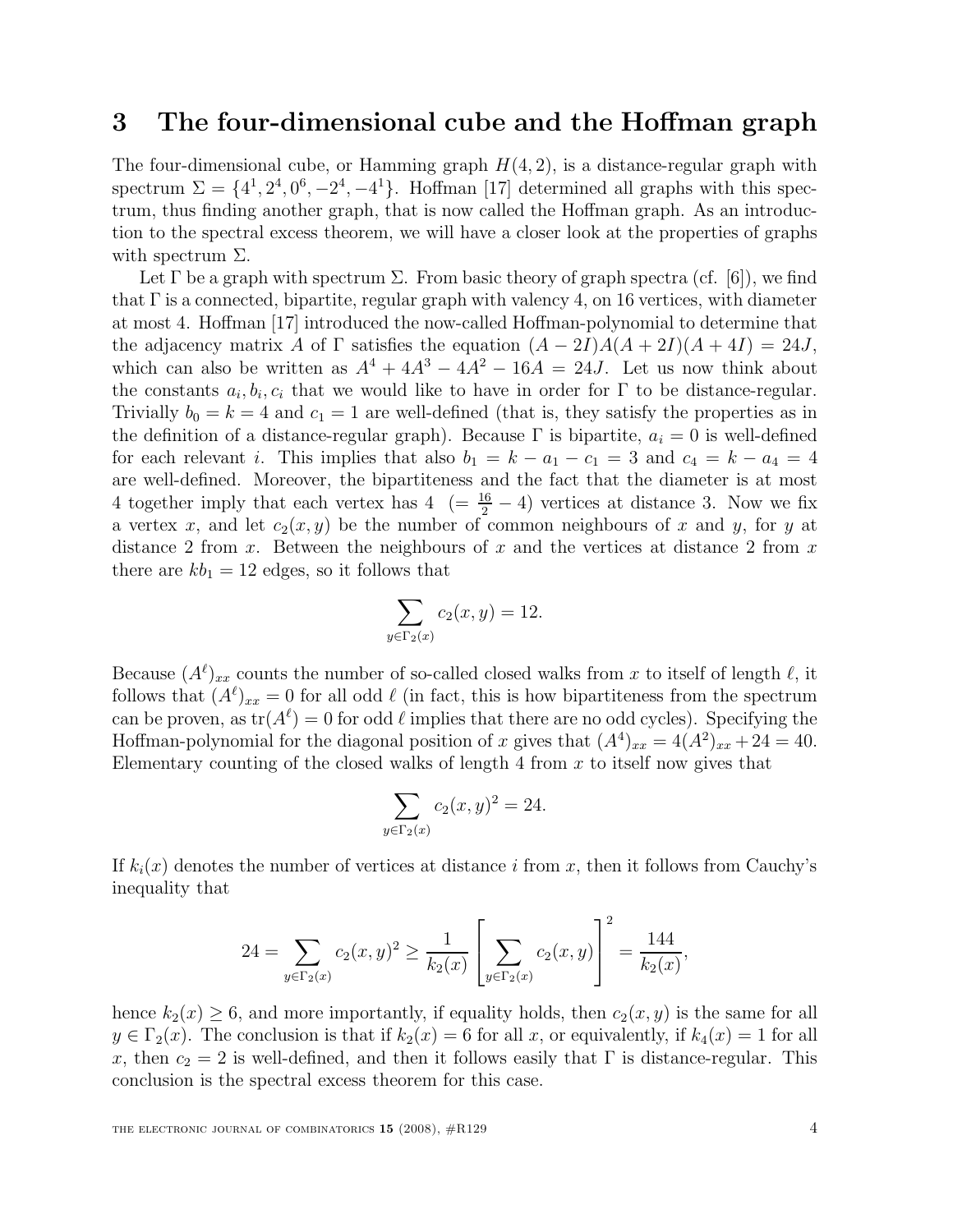By further working out the cases, Hoffman determined that besides the distanceregular 4-dimensional cube, there is one other - non-distance-regular - graph with spectrum Σ. An easy construction of this Hoffman graph is obtained by "switching" the 12 edges and 12 non-edges between the neighbours and vertices at distance 2 of a fixed vertex, cf. [7].

## 4 More ingredients

Let us now prepare some more necessary ingredients for the spectral excess theorem.

### 4.1 Inner product, orthogonal polynomials, three-term recurrence

From the spectrum  $\Sigma = {\lambda_0^{m_0}, \lambda_1^{m_1}, \ldots, \lambda_d^{m_d}}$  $\{a_d^{m_d}\}\$  we define an inner product on the vector space of polynomials of degree at most  $d$  by

$$
\langle p, q \rangle = \frac{1}{n} \sum_{i=0}^{d} m_i p(\lambda_i) q(\lambda_i).
$$

This is indeed a well-defined inner product (a symmetric bilinear product for which  $\langle p, p \rangle \geq 0$  with equality if and only if  $p = 0$ . Moreover, for any graph with adjacency matrix A and spectrum  $\Sigma$ , we have that

$$
\langle p, q \rangle = \frac{1}{n} \text{tr}(p(A)q(A)),
$$

which agrees with the definition for distance-regular graphs in Section 2.1.

With respect to this inner product, there is a unique system of orthogonal polynomials  $p_i, i = 0, 1, \ldots, d$ , where  $p_i$  has degree i and

$$
\langle p_i, p_i \rangle = p_i(\lambda_0)
$$
 for  $i = 0, 1, ..., d$ .

This system can be obtained by applying the Gram-Schmidt procedure to the basis of monomials  $1, \theta, \ldots, \theta^d$  and normalizing. The latter can be done because  $p_i(\lambda_0) > 0$  (this is well-known: if  $p_i$  changes sign at values  $\theta_j$ ,  $j = 1, 2, \ldots, h$  in the interval  $(\lambda_d, \lambda_0)$ , and  $q(\theta) = \prod_{j=1}^{h} (\theta - \theta_j)$ , then  $p_i(\theta)q(\theta) \geq 0$  for  $\lambda_d \leq \theta \leq \lambda_0$  and even better  $\langle p_i, q \rangle > 0$ , which implies that  $h = i$ , and that all roots of  $p_i$  are distinct and in the interval  $(\lambda_d, \lambda_0)$ ; moreover, the leading term of  $p_i$  is positive).

As with the distance-regular graphs, we can obtain a three-term recurrence relation for the orthogonal polynomials. This is well-known from the theory of orthogonal polynomials (cf. [15]), but also easily explained as follows. The defined inner product on polynomials satisfies an extra useful property, namely that  $\langle \theta p, q \rangle = \langle p, \theta q \rangle$ . This can be used when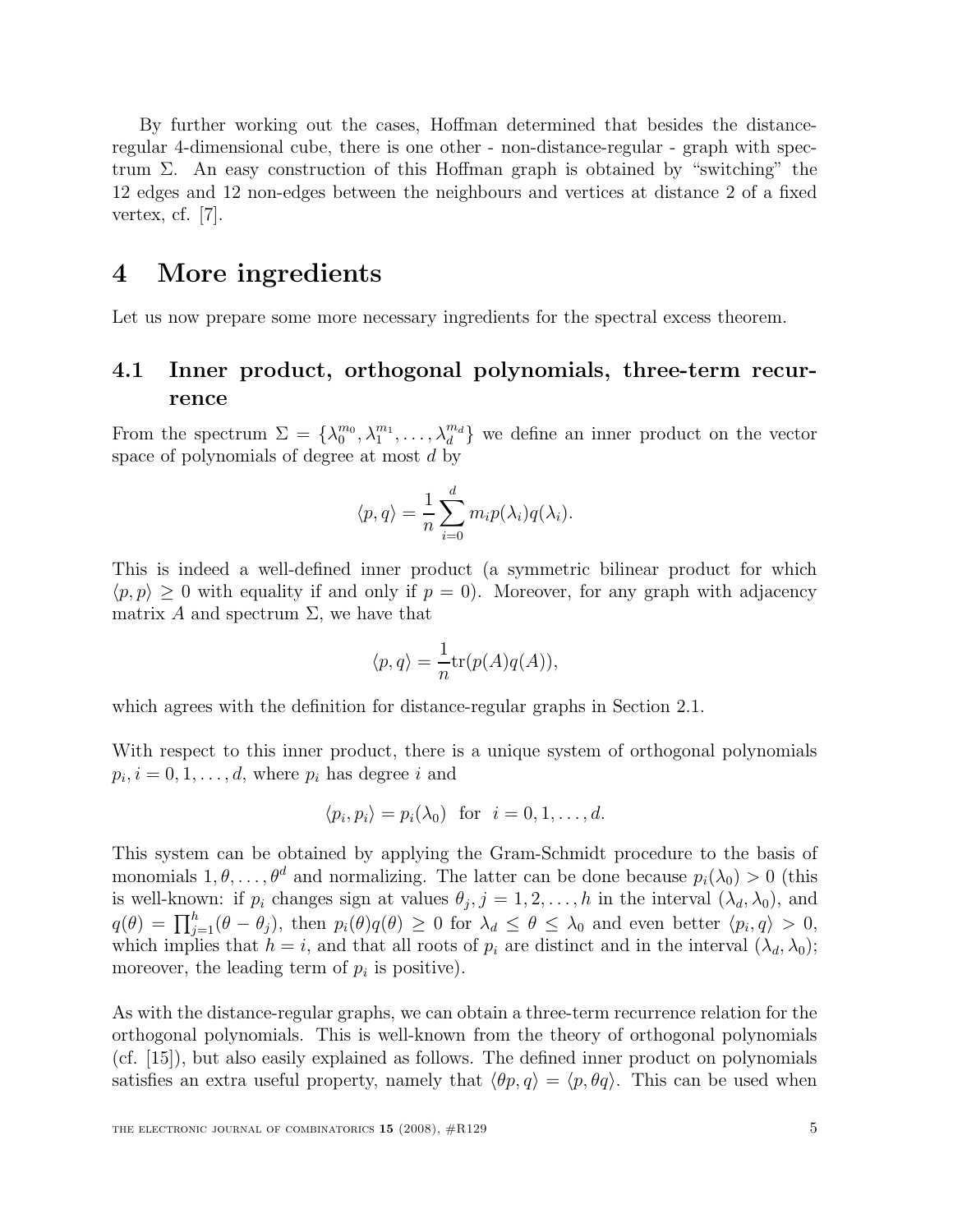we consider the polynomial  $\theta p_i$  which is of degree  $i + 1$ , and hence can be expressed as  $\theta p_i = \sum_{j=0}^{i+1} \alpha_{ij} p_j$  for certain  $\alpha_{ij}$ . These satisfy  $\alpha_{ij} \langle p_j, p_j \rangle = \langle \theta p_i, p_j \rangle = \langle p_i, \theta p_j \rangle$ . The right hand side is zero for  $j < i - 1$ , and hence so is  $\alpha_{ij}$ . Thus only three terms remain in the expression of  $\theta p_i$ . After renaming the constants, we obtain the (familiar) three-term recurrence relation

$$
\theta p_i = c_{i+1}p_{i+1} + a_i p_i + b_{i-1}p_{i-1}
$$
 for  $i = 0, 1, ..., d$ .

In the above, we have to be a bit more careful in the cases  $i = 0$  and  $i = d$ . In the first case, the above arguments are valid if we take  $b_{-1}p_{-1} = 0$ . In the latter case, the polynomial  $\theta p_d$  is however not a polynomial of degree at most d, and hence it seems that we cannot take inner products with this polynomial. However, we can reduce the polynomial to a polynomial of degree at most d by subtracting an appropriate multiple of the minimal polynomial  $m(\theta) = \prod_{i=0}^{d} (\theta - \lambda_i)$ . This does not change the inner product, and it also does not change the application of the polynomial to the adjacency matrix A with spectrum  $\Sigma$ , because  $m(A) = O$ . We thus may take  $c_{d+1} = 0$ . (In fact, we are working with the set of all polynomials modulo the minimal polynomial.)

It furthermore follows that  $c_{i+1} = \frac{\langle \theta p_i, p_{i+1} \rangle}{\langle p_{i+1}, p_{i+1} \rangle}$  $\frac{\langle \theta p_i, p_{i+1} \rangle}{\langle p_{i+1}, p_{i+1} \rangle} \neq 0$  for  $i < d$  and  $b_{i-1} = \frac{\langle \theta p_i, p_{i-1} \rangle}{\langle p_{i-1}, p_{i-1} \rangle} =$  $\langle p_i,\theta p_{i-1}\rangle$  $\frac{\langle p_i, \theta p_{i-1} \rangle}{\langle p_{i-1}, p_{i-1} \rangle} \neq 0$  for  $i > 0$ .

We note that in general, there seems to be no easy combinatorial interpretation of the obtained constants  $a_i, b_i, c_i$ , except for distance-regular graphs, of course.

#### 4.2 Optimality of the polynomials, and the Hoffman-polynomial

In the case of distance-regular graphs, we have that  $\sum_{i=0}^{d} p_i(A) = J$ , the all-one matrix. We shall show that this holds for any (connected) regular graph. This follows from an optimality property of the partial sums of the polynomials  $p<sub>i</sub>$ . Let these partial sums be defined by  $q_i = \sum_{j=0}^{i} p_j$ . We thus claim that

$$
q_d(A)=J,
$$

or in other words,  $q_d$  is the well-known Hoffman-polynomial [17].

To prove the claim, we first show that  $q_i$  is the (unique) polynomial p of degree i that maximizes  $p(k)$  subject to the constraint that  $\langle p, p \rangle = \langle q_i, q_i \rangle$ . To show this property, write a polynomial p of degree i as  $p = \sum_{j=0}^{i} \alpha_j p_j$  for certain  $\alpha_j$  (for fixed i). Then the problem reduces to maximizing  $p(k) = \sum_{j=0}^{i} \alpha_j p_j(k)$  subject to  $\sum_{j=0}^{i} \alpha_j^2 p_j(k) = \langle q_i, q_i \rangle$ . Now Cauchy's inequality implies that

$$
p(k)^{2} = \left[\sum_{j=0}^{i} \alpha_{j} p_{j}(k)\right]^{2} \le \left[\sum_{j=0}^{i} \alpha_{j}^{2} p_{j}(k)\right] \left[\sum_{j=0}^{i} p_{j}(k)\right] = q_{i}(k)^{2},
$$

with equality if and only if all  $\alpha_i$  are equal. The constraint and the fact that  $p_i(k) > 0$ for all j guarantees that  $q_i$  is the optimal p.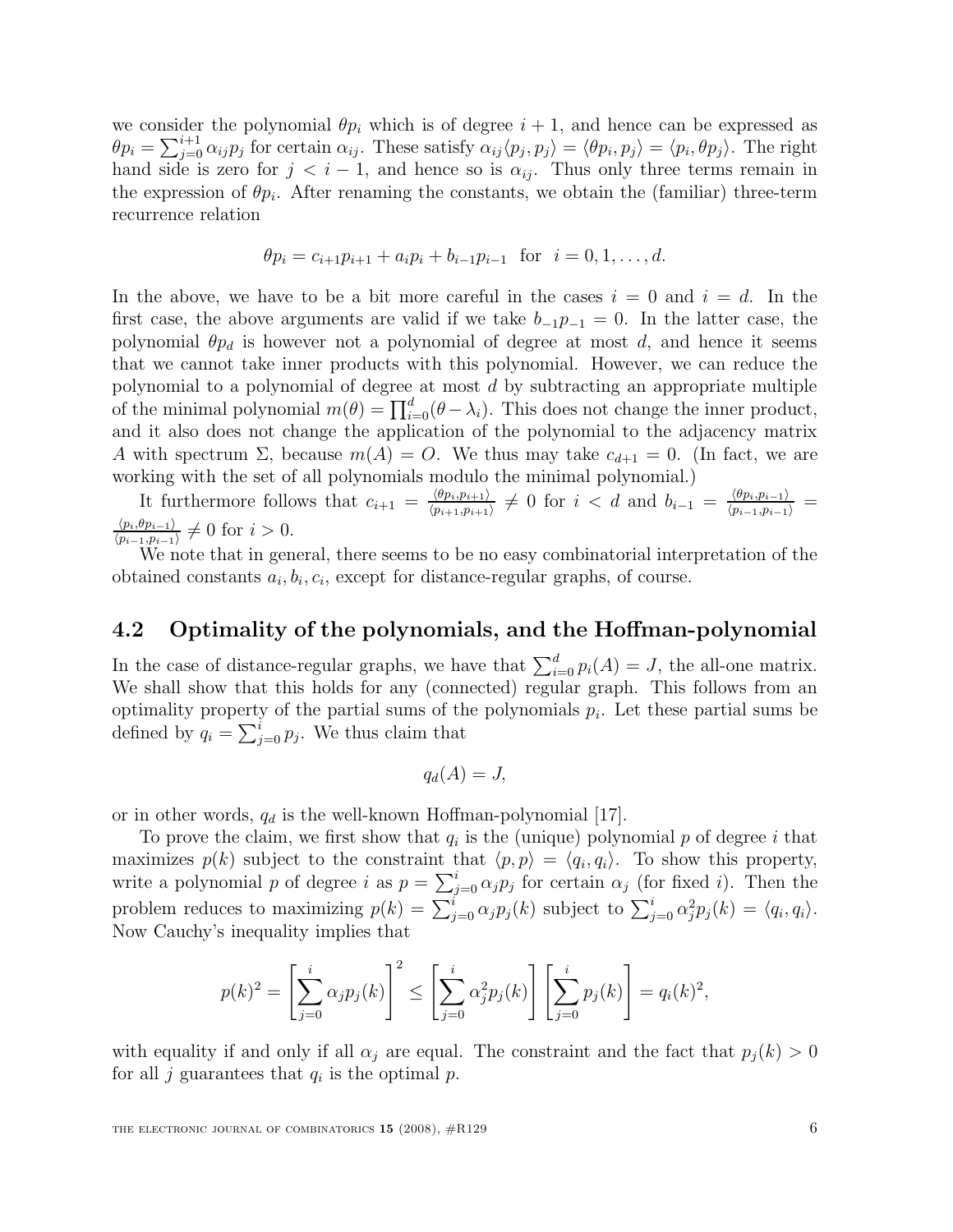On the other hand, since  $\langle p, p \rangle = \frac{1}{n}$  $\frac{1}{n}p(k)^2 + \frac{1}{n}$  $\frac{1}{n}\sum_{j=1}^d m_j p(\lambda_j)^2$ , the objective of the optimization problem is clearly equivalent to minimizing  $\sum_{j=1}^{d} m_j p(\lambda_j)^2$ . For  $i = d$ , there is a trivial solution for this: take the polynomial that is zero on  $\lambda_j$  for all  $j = 1, 2, \ldots, d$ . Hence we may conclude that  $q_d(\lambda_i) = 0$  for  $j = 1, 2, \ldots, d$ , and from the constraint it further follows that  $q_d(k) = n$ .

Now  $q_d(A) = \sum_{i=0}^d q_d(\lambda_i) E_i = q_d(k) E_0 = J$ .

#### 4.3 Moving forward to go back: the conjugate polynomials

The earlier mentioned reduction of polynomials modulo the minimal polynomial will turn out to be crucial in the proof of the spectral excess theorem. Loosely speaking, it will be used to move back from the vertices at extremal distance  $d$  to the vertices at any other fixed distance  $d - i$  by moving "forward" i steps. For now, this will be presented in the form of the existence of the so-called conjugate polynomials  $\bar{p}_i$  of degree i, for  $i = 0, 1, \ldots, d$ , with the property that

$$
p_{d-i}(A) = \overline{p}_i(A)p_d(A) \text{ for } i = 0, 1, \dots, d.
$$

We shall prove this by induction. For  $i = 0$ , the existence is trivial. From the three-term recurrence it follows that  $p_{d-i-1}(A) = \frac{1}{b-i}$  $\frac{1}{b_{d-i-1}}[(A-a_{d-i}I)p_{d-i}(A)-c_{d-i+1}p_{d-i+1}(A)],$  which provides the induction steps (for  $i = 0$  it gives the step from 0 to 1 because  $c_{d+1} = 0$ ).

## 5 The spectral excess theorem

We are ready now for the spectral excess theorem. We shall state and prove it in a bit stronger form than earlier stated.

**Theorem 1.** Let  $\Gamma$  be a connected k-regular graph on n vertices with spectrum  $\Sigma$  with corresponding orthogonal polynomials  $p_i$ ,  $i = 0, 1, \ldots, d$ . If  $k_d(x)$  is the number of vertices at distance d from x, then

$$
\frac{n}{\sum_{x} \frac{1}{n-k_d(x)}} \ge n - p_d(k),
$$

with equality if and only if  $\Gamma$  is distance-regular.

So, instead of requiring that  $k_d(x) = p_d(k)$  for all x, we require that the harmonic mean of the  $n - k_d(x)$  equals  $n - p_d(k)$ . We shall prove the theorem in two steps:

**Lemma 1.** 
$$
\frac{n}{\sum_x \frac{1}{n-k_d(x)}} \geq n - p_d(k)
$$
 with equality if and only if  $A_d = p_d(A)$ .

Proof. We have that

$$
q_{d-1}(k) = \langle q_{d-1}, q_{d-1} \rangle = \frac{1}{n} tr(q_{d-1}(A)^2) = \frac{1}{n} \sum_{x} (q_{d-1}(A)^2)_{xx} = \frac{1}{n} \sum_{x} \sum_{y \notin \Gamma_d(x)} (q_{d-1}(A)_{xy})^2
$$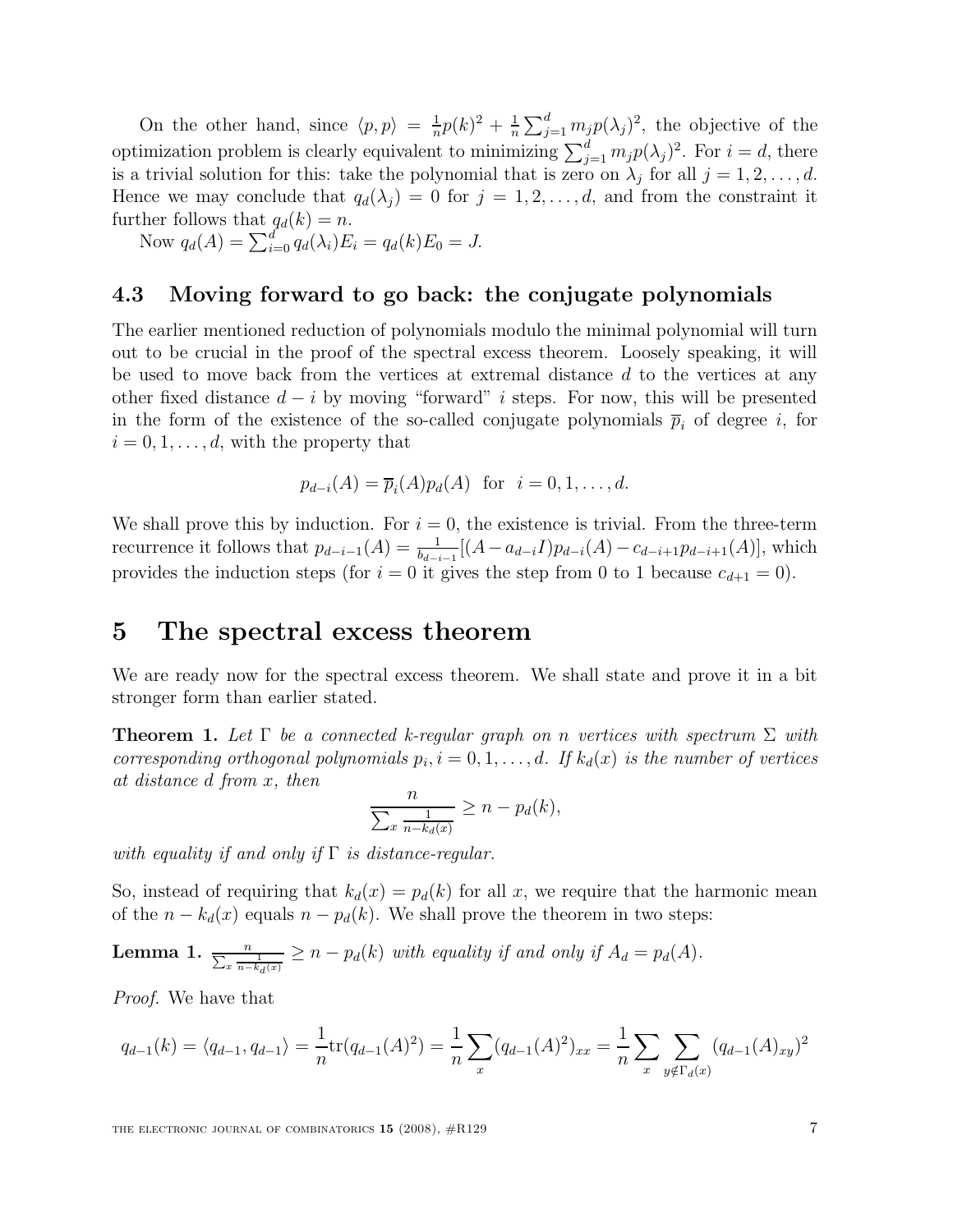$$
\geq \frac{1}{n} \sum_{x} \frac{1}{n - k_d(x)} \left[ \sum_{y \notin \Gamma_d(x)} q_{d-1}(A)_{xy} \right]^2 = \frac{1}{n} \sum_{x} \frac{1}{n - k_d(x)} [q_{d-1}(k)]^2.
$$

The stated inequality now follows from the fact that  $n - p_d(k) = q_{d-1}(k)$ . If equality holds, then it follows from the above that for each x the values of  $q_{d-1}(A)_{xy}$  are the same for all  $y \notin \Gamma_d(x)$ . This implies that  $q_{d-1}(A)_{xy}$  is the same for each pair of vertices x and y at distance less than d. Since  $q_{d-1}(A)$  has constant row sums  $(q_{d-1}(k))$ , it follows that each vertex has the same number of vertices at distance less than  $d$ . From the equality it follows that this number must be  $q_{d-1}(k)$ , and hence  $q_{d-1}(A)_{xy} = 1$  if x and y are at distance less than d. Thus  $q_{d-1}(A) = J - A_d$ , and hence  $A_d = p_d(A)$ . Conversely, if  $A_d = p_d(A)$  then the row sums give that  $k_d(x) = p_d(k)$  for every vertex x, and equality holds. □

We then use the conjugate polynomials to prove the following.

**Lemma 2.** If  $A_d = p_d(A)$ , then  $A_i = p_i(A)$  for all  $i = 0, 1, \ldots, d$ .

*Proof.* Because  $p_i$  is a polynomial of degree i, it follows that if x and y are two vertices at distance larger than i, then  $p_i(A)_{xy} = 0$ . Suppose now that  $A_d = p_d(A)$ . Then  $p_i(A) = \overline{p}_{d-i}(A)A_d$ . If the distance between x and y is smaller than i, then for all vertices z at distance d from y, we have that the distance between z and x is more than  $d - i$  (by the triangle inequality), hence  $(\overline{p}_{d-i})_{xz} = 0$ . Thus

$$
(p_i(A))_{xy} = (\overline{p}_{d-i}(A)A_d)_{xy} = \sum_z (\overline{p}_{d-i}(A))_{xz}(A_d)_{zy} = 0.
$$

Because this holds for all  $i = 0, 1, ..., d$  and because  $\sum_{i=0}^{d} p_i(A) = q_d(A) = J$ , it follows that  $p_i(A) = A_i$  for all  $i = 0, 1, \ldots, d$ .

Now the proof of the spectral excess theorem is complete: if  $A_i = p_i(A)$  for all i, then the three-term recurrence relation for the polynomials becomes the required recurrence for the adjacency matrices  $A_i$ , which proves the distance-regularity.

# 6 An expression for the spectral excess

The spectral excess  $p_d(k)$  can be computed from the spectrum more directly as

$$
p_d(k) = \frac{n}{\pi_0^2} \left[ \sum_{i=0}^d \frac{1}{m_i \pi_i^2} \right]^{-1},
$$

where  $\pi_i = \prod_{j \neq i} |\lambda_i - \lambda_j|$  for  $i = 0, 1, ..., d$ . We can derive this expression by considering the polynomials  $h_i = \prod_{j \neq 0,i} (x - \lambda_j)$ , for  $i = 1, 2, ..., d$ . These polynomials have degree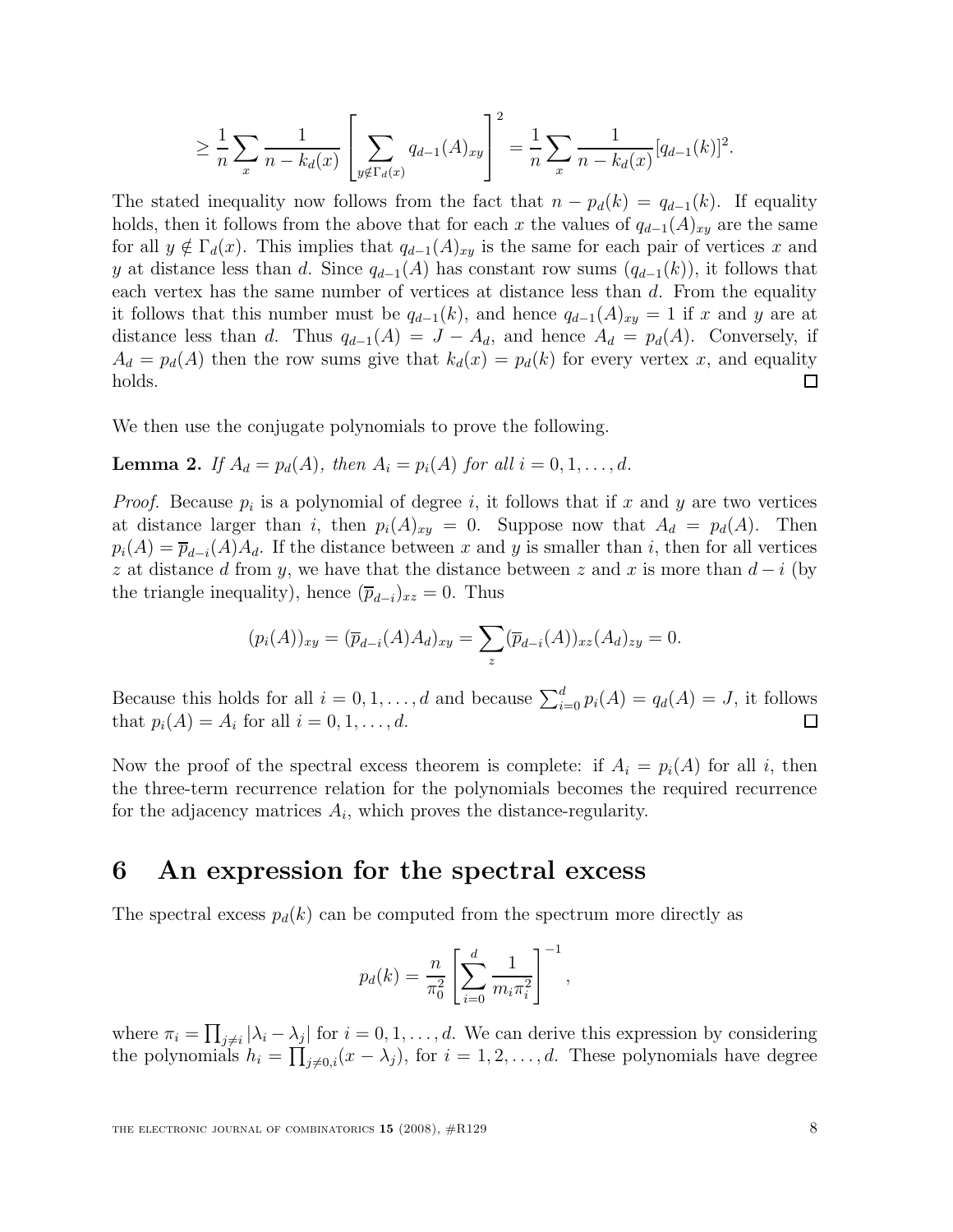$d-1$ , hence they are orthogonal to  $p_d$ . Thus,

$$
0 = n \langle p_d, h_i \rangle = \sum_{j=0}^d m_j p_d(\lambda_j) h_i(\lambda_j) = p_d(k) h_i(k) + m_i p_d(\lambda_i) h_i(\lambda_i),
$$

which implies that  $p_d(\lambda_i) = -\frac{p_d(k)h_i(k)}{m_i h_i(\lambda_i)}$  $\frac{d_{d}(k)n_{i}(k)}{m_{i}h_{i}(\lambda_{i})}$  for  $i=1,2,\ldots,d$ . By substituting this into the equation  $p_d(k) = \frac{1}{n}$  $\frac{1}{n} \sum_{i=0}^{d} m_i p_d(\lambda_i)^2$ , and working out the details, the above expression follows.

# 7 Open problem

For so-called walk-regular graphs, the inequality in Lemma 1 can be improved to an inequality for each vertex. A graph is called walk-regular if for each  $\ell$ , the number of closed walks of length  $\ell$  from a vertex x to itself is the same for each x. In other words, if  $A^{\ell}$  has constant diagonal for every  $\ell$ . If this is the case, then  $q_{d-1}(A)^2$  also has constant diagonal, and after adjusting the proof of Lemma 1, it follows that  $k_d(x) \leq p_d(k)$  for every vertex x. It is however an open problem whether these inequalities hold for all regular graphs. Note that all regular graphs with at most four distinct eigenvalues are walk-regular, and so are the bipartite regular graphs with five eigenvalues, such as the four-dimensional cube and the Hoffman graph (where we indeed derived the inequalities).

Acknowledgements The author would like to thank Jack Koolen and his students at POSTECH for the warm hospitality and inspiration during a visit in February 2008.

# References

- [1] A.E. Brouwer, A.M. Cohen, and A. Neumaier. Distance-Regular Graphs, Springer-Verlag, Heidelberg, 1989.
- [2] D.M. Cvetković, New characterizations of the cubic lattice graphs, *Publ. Inst. Math.* (Beograd) 10 (1970), 195-198.
- [3] D.M. Cvetković, M. Doob, and H. Sachs, Spectra of Graphs, third edition, Johann Ambrosius Barth Verlag, 1995. (First edition: Deutscher Verlag der Wissenschaften, Berlin 1980; Academic Press, New York 1980.)
- [4] E.R. van Dam, Bounds on special subsets in graphs, eigenvalues and association schemes, J. Algebraic Combinatorics 7 (1998), 321-332.
- [5] E.R. van Dam and W.H. Haemers, A characterization of distance-regular graphs with diameter three, J. Algebraic Combinatorics 6 (1997), 299-303.
- [6] E.R. van Dam and W.H. Haemers, Which graphs are determined by their spectrum?, Linear Algebra Appl. 373 (2003), 241-272.